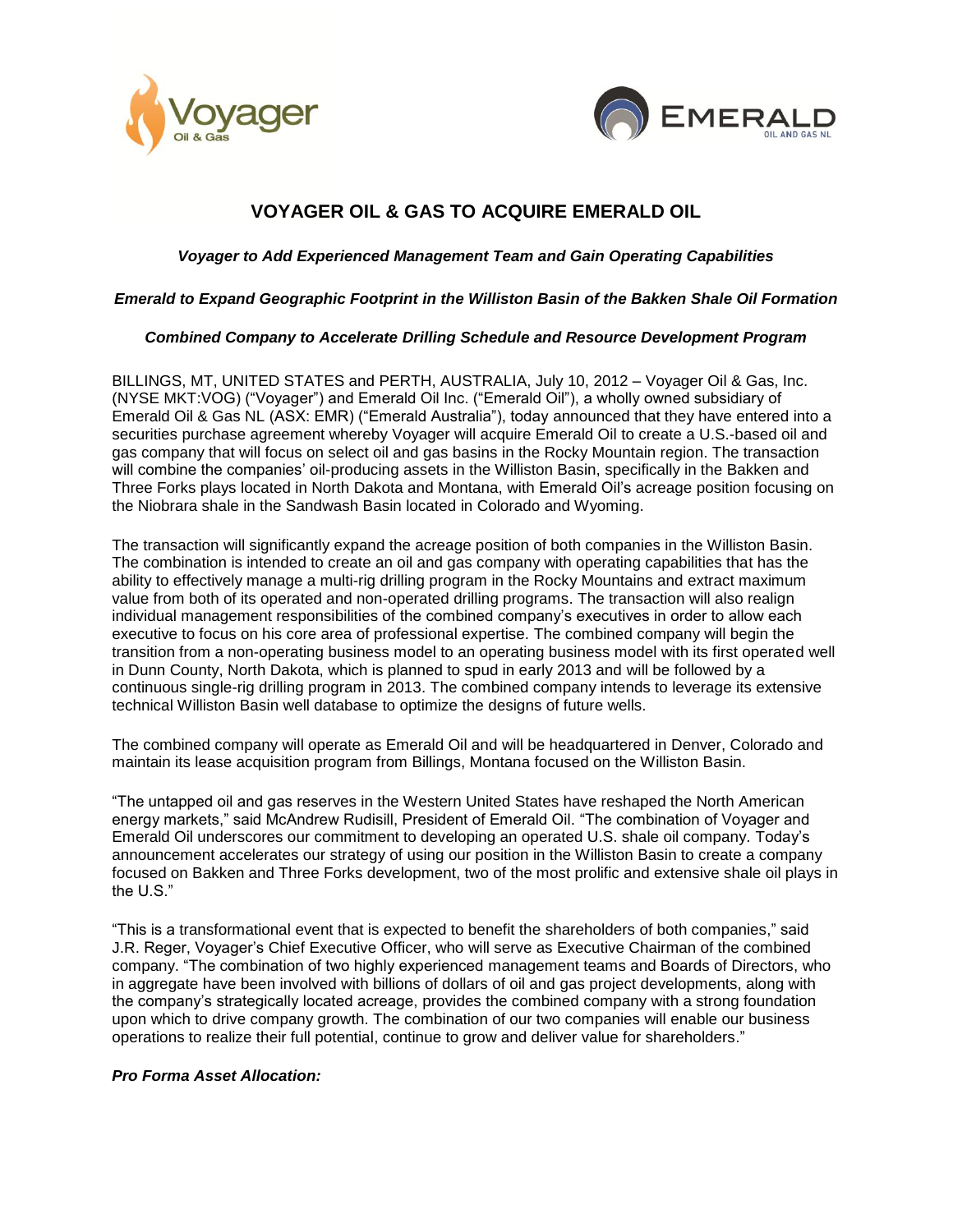Upon closing, the combined company will control the following operated and non-operated leasehold positions:

## Williston Basin

The combined company will hold approximately 43,500 net acres in the Williston Basin. Hunt Oil, Marathon Oil, Slawson Exploration, Whiting Petroleum, Continental Resources and Occidental Petroleum are the most active direct offset operators near the company's operated position in Dunn County. In the non-operated position, StatOil, Oasis Petroleum, Continental Resources, Denbury Resources, Slawson Exploration, Whiting Petroleum, Newfield Exploration, Hess Corporation and EOG Resources, among many others, are all major operators.

- Operated: approximately 6,900 net acres in Dunn County, North Dakota;
- Non-Operated: approximately 6,800 net acres in core focus areas available for conversion to operated model; and
- Non-Operated: approximately 29,800 net acres with a majority of acreage in Williams, McKenzie, Dunn and Mountrail Counties in North Dakota and Richland County, Montana.

## *Emerging Oil Plays:*

#### Sandwash Basin Niobrara

The combined company will hold 45,000 net acres in the Sandwash Basin Niobrara shale oil play in Moffat and Routt Counties, Colorado and Carbon County, Wyoming, which is being drilled and developed by offset operators such as Shell Oil, Quicksilver Resources and Gulfport Energy.

 Non-Operated: approximately 45,000 net acres in the Sandwash Basin Niobrara, with Emerald Oil able to propose operations under its joint venture agreements.

#### Heath Shale Oil

The combined company will hold approximately 33,500 net acres prospective for Heath shale oil in Musselshell, Petroleum, Garfield and Fergus Counties, Montana. Cirque Resources, Fidelity Exploration and Production, Central Montana Resources, Endeavour International and True Oil are the most active offset operators in the Heath.

- Operated: approximately 13,700 net acres; and
- Non-Operated: approximately 19,800 net acres.

#### *Other Resource Plays:*

#### Tiger Ridge Gas Play

The combined company will hold approximately 74,700 net operated acres prospective for the Tiger Ridge gas play in Blaine, Hill and Chouteau Counties, Montana. Devon Energy is the most active offset operator in the Tiger Ridge gas play.

#### Denver-Julesburg ("DJ") Basin Niobrara

The combined company will hold approximately 2,400 net non-operated acres in the DJ Basin Niobrara.

#### *New Management Team and Board of Directors Add Experience & Technical Talent*

Upon closing, the combined company's new management team will have a wealth of experience and a proven track record of success in the oil and gas industry. The combined management team and directors will own approximately 9% of the combined company immediately after the transaction closes, aligning their interest with that of shareholders.

 J.R. Reger, Voyager's current Chief Executive Officer, will become Executive Chairman of the combined company. Mr. Reger has 18 years of experience in oil and gas lease management.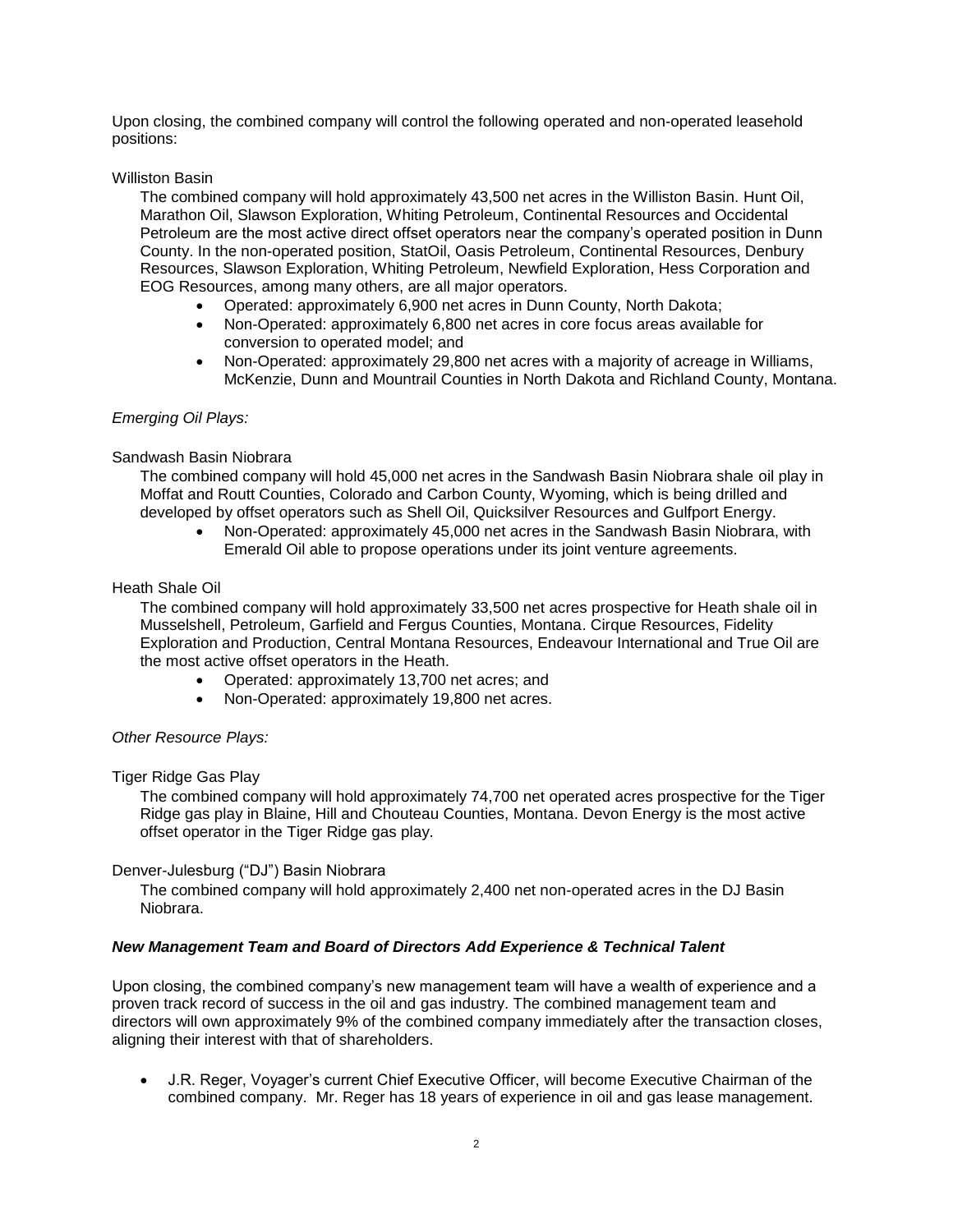Prior to serving as CEO of Voyager, Mr. Reger was the President of South Fork Exploration, LLC, a mineral leasing company in Montana.

- Mike Krzus, currently a Director and Chief Executive Officer of Emerald Oil, will serve as a Director and as the Chief Executive Officer of the combined company. Mr. Krzus has 29 years of experience with Woodside Petroleum and Shell Oil, where he managed onshore and offshore oil and gas field development and international business development.
- McAndrew Rudisill, currently Chairman and President of Emerald Oil, will serve as a Director and the President of the combined company. Mr. Rudisill has 11 years of experience in natural resource investment and management. Prior to joining Emerald Oil, Rudisill was Founder and Managing Partner of Pelagic Capital Advisors.
- Paul Wiesner, Emerald Oil's current Chief Financial Officer, will be the Chief Financial Officer of the combined company. Mr. Wiesner was formerly Chief Financial Officer of Tracker Resource Development II, LLC, a pure play Williston Basin operator that sold its assets to Hess Corporation for \$1 billion in December 2010.
- Karl Osterbuhr will serve as Vice President of Exploration and Business Development for the combined company. Mr. Osterbuhr has over 20 years of U.S. oil and gas exploration and operations experience.
- Mitch Thompson, Voyager's current Chief Financial Officer, will serve as Chief Accounting Officer for the combined company.
- Marty Beskow, Voyager's current Executive Vice President, will become Vice President of Finance/Capital Markets for the combined company.

In connection with the closing of the acquisition of Emerald Oil, five of the members of Voyager's Board of Directors will resign, and their vacancies will be filled with directors who have extensive knowledge and industry expertise. Following the closing, J.R. Reger, McAndrew Rudisill and Mike Krzus will serve as directors of the combined company, as will the following:

- Lyle Berman, Voyager's current Chairman of the Board, who is also the Chairman and Chief Executive Officer of Lakes Entertainment (NASDAQ: LACO).
- Duke Ligon was formerly General Counsel of Devon Energy (NYSE: DVN), where he oversaw their mergers and acquisition team and helped build Devon Energy up from a \$200 million market capitalization company to over a \$70 billion market capitalization company.
- Seth Setrakian, who is a Managing Member of First New York Securities.
- Dan Spears, who is a Partner and Portfolio Manager of Swank Capital, LLC.

# *Transformation to an Operating Exploration & Production Company Focused on Shale Oil*

Voyager's demonstrated ability to effectively acquire acreage in the Williston Basin will be combined with Emerald Oil's technically experienced and operationally capable management team to create a well positioned oil & gas company focused on the Williston Basin. The combined company is expected to have the ability to better control its drilling and completion operations program and increase its operated acreage footprint to focus on growing production and reserves and maximize risked returns from both its operated and non-operated drilling programs.

The combined company's operating team will begin to execute its initial multi-well development program in Dunn, ND, guided by well results from nearby wells, including several successful wells where the combined company will hold a non-operated interest. Technical well information from non-operated wells in this area and the large database of legacy well data from Voyager's non-operated participation in wells in and around Emerald Oil's targeted operating areas provide critical technical information to optimize the well designs of the combined company's operated drilling prospects.

All non-operated well authorizations for expenditure (AFEs) will be carefully analyzed based upon geological characteristics, geographic position within the basin, technical aspects of the proposed well and completion design, past operator performance and quantitative analysis of directly offsetting well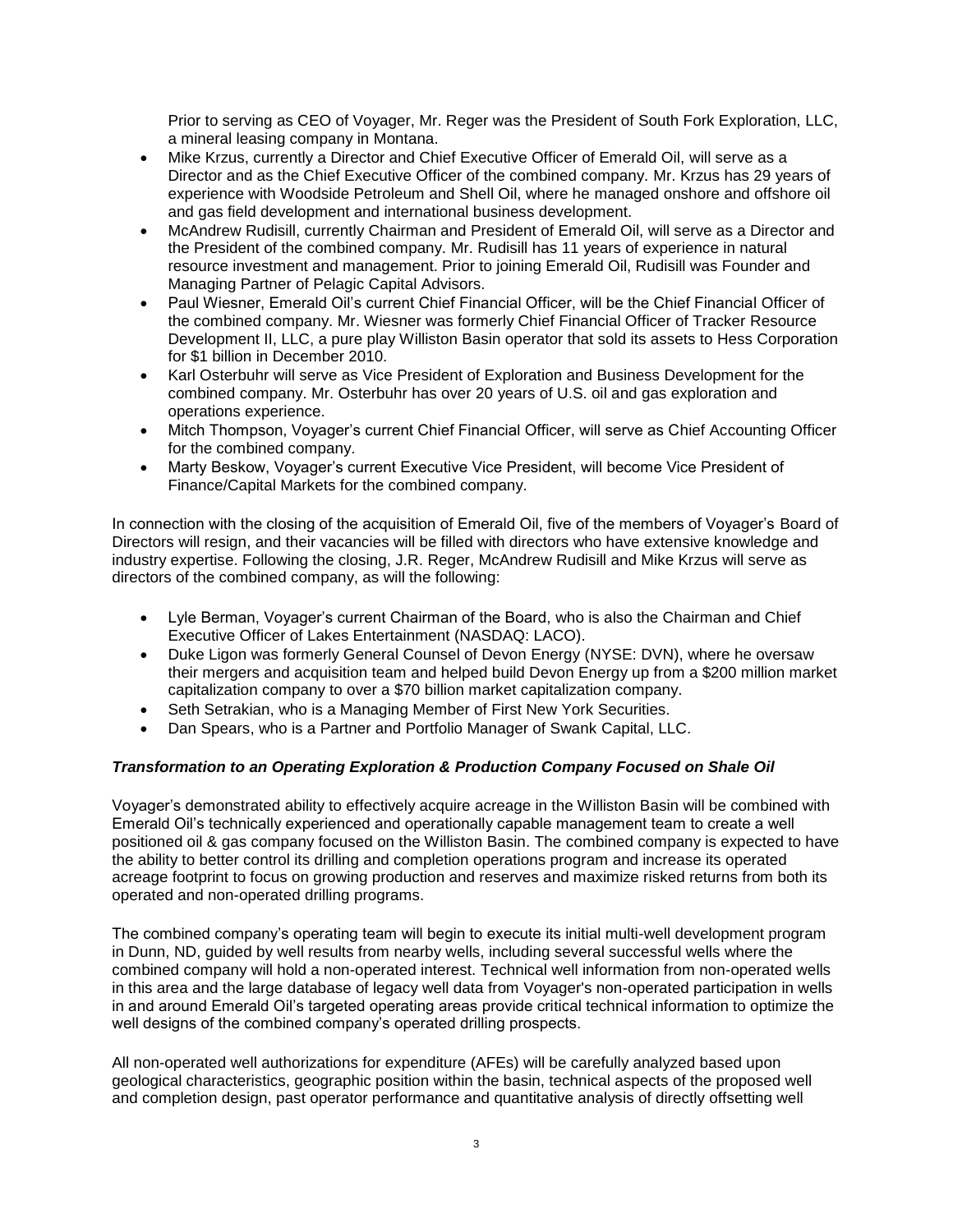production performance. Capital efficiency and rate of return will be guiding metrics for capital deployment to the combined company's operated and non-operated drilling portfolio.

With respect to land management, the combined company is expected to be in a position to benefit from lease turnover in the Williston Basin. The land team is ready to focus on high grading its large nonoperated acreage position as a first step in the Company's strategy to convert to operated positions in selected areas in a capital-efficient manner.

## *Transaction Highlights*

Under the terms of the securities purchase agreement, at closing and subject to certain adjustments, Voyager will acquire 100% of Emerald Oil's outstanding equity interests in exchange for up to 19.9% of Voyager common stock (approximately 11.6 million shares) and assume approximately USD 19.0 million of Emerald Oil's outstanding debt. Upon closing, Voyager's existing shareholders will own approximately 80% of the combined company with Emerald owning the remaining 20%. The common stock to be issued by Voyager to Emerald Australia is not being registered under federal or state securities laws.

The Boards of Directors of both Voyager and Emerald Australia have unanimously approved the transaction. The consummation of the transaction contemplated by the securities purchase agreement, including those set forth in this press release, is subject to customary closing conditions, including all applicable regulatory approvals and the completion of due diligence. The transaction is expected to close by the end of July 2012.

Following the closing of the transaction, the parties anticipate replacing Voyager's ticker symbol on NYSE MKT with "EO." Emerald Australia will continue to be listed on the ASX under the ticker symbol "EMR."

For further information, a copy of the investor presentation is available on both companies' websites at <http://emeraldoilandgas.com/> an[d http://www.voyageroil.com/.](http://www.voyageroil.com/)

#### *Advisors*

Canaccord Genuity acted as financial advisor to Voyager, and Mayer Brown LLP acted as legal counsel.

Johnson Rice & Company L.L.C. acted as financial advisor to Emerald Oil, and Messner Reeves, LLC acted as legal counsel.

#### **About Voyager Oil & Gas**

Voyager Oil & Gas, Inc. combines low overhead, organic acreage acquisition and strong joint venture relationships to exploit its oil and gas prospects. Voyager is an exploration and production company focused on acquiring acreage in prospective natural resource plays in the continental United States. The Company's primary business is focused on properties in North Dakota and Montana targeting the Bakken and Three Forks shale oil formations. Voyager currently controls approximately 144,000 net acres in the following five primary prospect areas:

- approximately 33,000 core net acres targeting the Bakken and Three Forks shale oil formations in North Dakota and Montana;
- approximately 33,500 net acres in a joint venture targeting the Heath shale oil formation in Musselshell, Petroleum, Garfield and Fergus Counties of Montana;
- approximately 2,400 net acres in the Denver-Julesburg Basin targeting the Niobrara shale oil formation in Colorado and Wyoming;
- approximately 800 net acres targeting a Red River prospect in Montana; and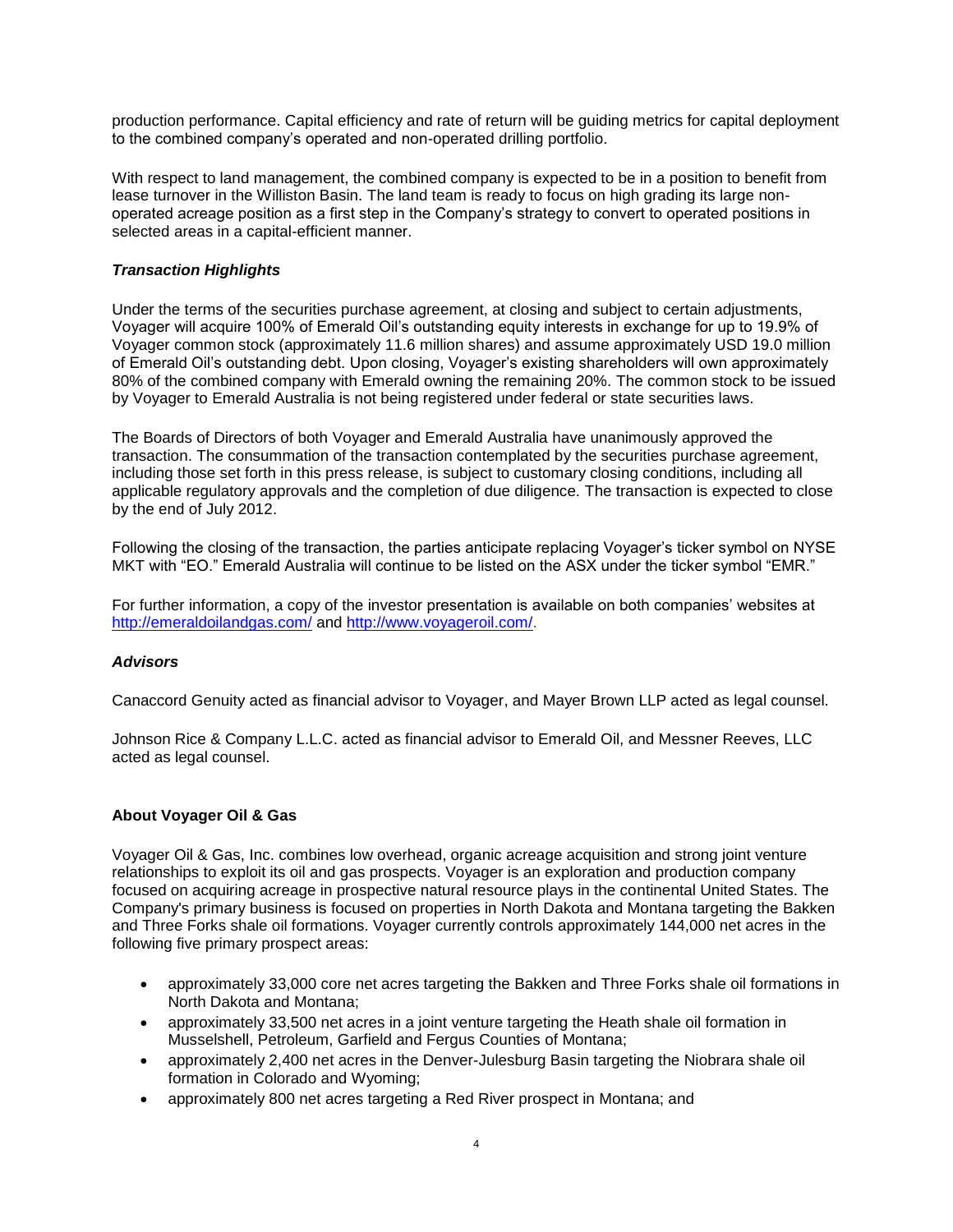approximately 74,700 net acres in a joint venture in and around the Tiger Ridge natural gas field in Blaine, Hill and Chouteau Counties of Montana.

For additional information, visit Voyager's website at: [http://www.voyageroil.com/.](http://www.voyageroil.com/)

#### **About Emerald Oil**

Emerald Oil Inc is a wholly owned subsidiary of Emerald Oil & Gas NL (ASX: EMR, EMRO), an Australian company listed on the Australian Securities Exchange. Emerald Oil was formed by EMR in 2011, as part of its U.S. shale strategy, with a view to establishing Emerald Oil as an active, operating U.S. oil company focused on unconventional resource plays in the Rocky Mountain region. Emerald Oil's primary objectives in the short term are to initiate its first operated drilling program on its Williston Basin Bakken and Three Forks shale oil assets located in North Dakota and to develop its large acreage holding in the Sandwash Basin Niobrara shale oil play located in NW Colorado and SW Wyoming. Emerald Oil currently holds approximately 55,000 net acres in two project areas:

- approximately 10,600 net acres located in Dunn County, North Dakota, with 6,900 net acres expected to be operated by the Company; and
- approximately 45,000 net acres in joint venture with Entek Energy Ltd in the Sandwash Basin Niobrara shale oil play, located in Mofatt and Routt Counties, Colorado and Carbon County, Wyoming.

For additional information, visit Emerald's website at [http://emeraldoilandgas.com.](http://emeraldoilandgas.com/)

#### **Forward-Looking Statement**

Certain statements included in this news release contain "forward-looking statements" within the meaning of the "safe harbor" provisions of the Private Securities Litigation Reform Act of 1995, Section 27A of the Securities Act of 1933, as amended, and Section 21E of the Securities Exchange Act of 1934. We caution you that assumptions, expectations, projections, intentions, plans, beliefs or similar expressions used to identify forward-looking statements about future events may, and often do, vary from actual results and the differences can be material from those expressed or implied in such forward looking statements. Some of the key factors that could cause actual results to vary from those we expect include, without limitation, volatility in commodity prices for crude oil and natural gas, access to capital markets and the condition of the capital markets generally, as well as ability to access them, the timing of planned capital expenditures, unanticipated cash flow restrictions, uncertainties in estimating reserves and forecasting production results, operational factors affecting the commencement or maintenance of producing wells and uncertainties regarding environmental regulations or litigation and other legal or regulatory developments affecting our business. We assume no obligation and expressly disclaim any duty to update the information contained herein except as required by law.

#### **For more information please contact:**

**Voyager Oil & Gas, Inc. Marty Beskow Vice President Finance / Capital Markets 406 245 4901 marty.beskow@voyageroil.com**

**U.S. media: Brunswick Group Shahed Fakhari Larson: 212 333 3810 Stuart Donnelly: 214 254 3790**